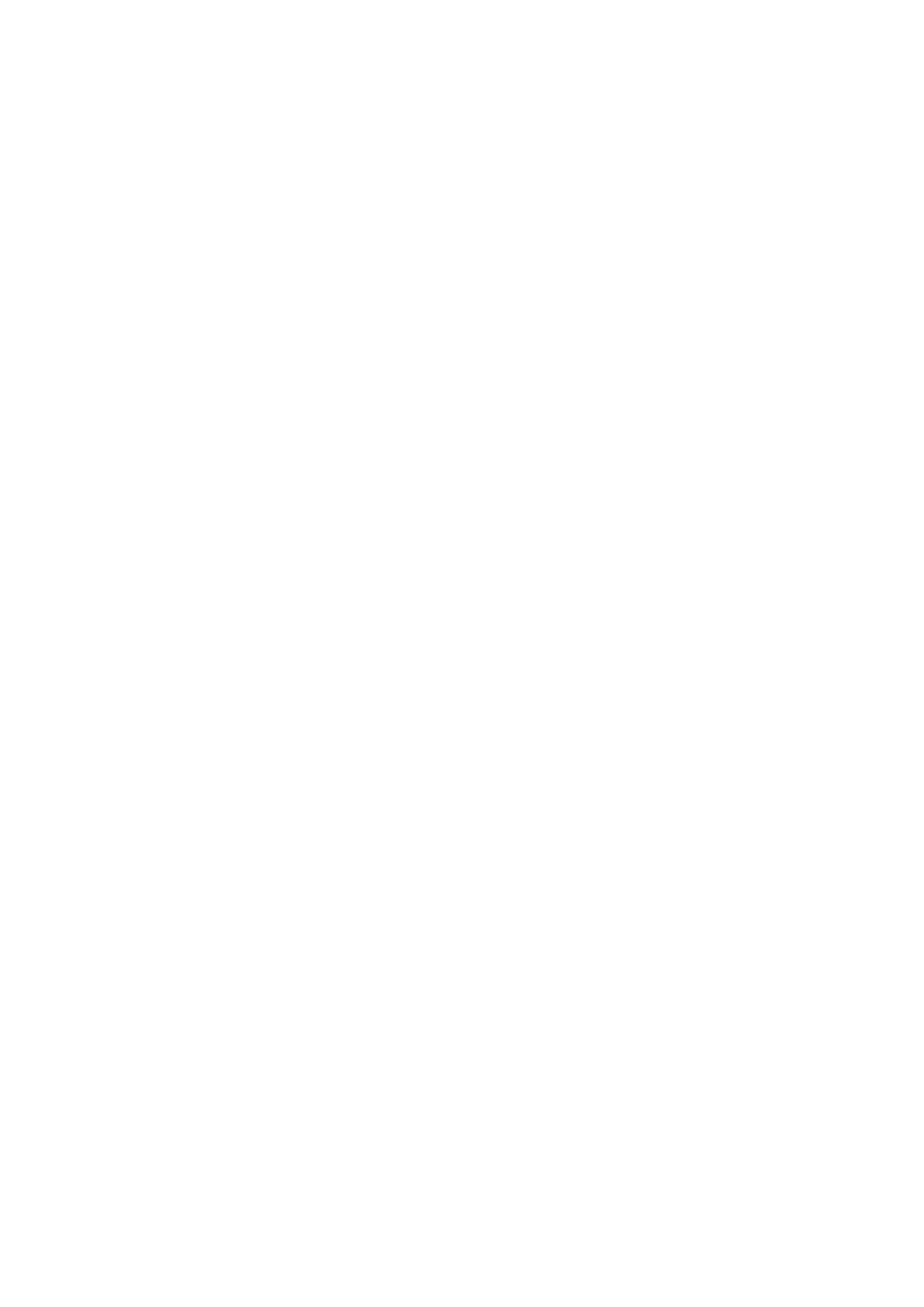## About this document

This document confirms that Ofcom has made the Wireless Telegraphy (White Space Devices) (Exemption) Regulations 2015. These regulations enable licence exempt use of white space devices in the UHF TV band and give effect to a decision announced in February 2015.

'White spaces' are gaps in the radio spectrum in frequency bands, which can be used to offer new wireless applications to benefit consumers and businesses.

The white spaces covered by the draft regulations are in frequencies currently used for digital terrestrial TV and wireless microphones, among other services, in the 470 - 790 MHz spectrum band. Use of white space devices would be permitted on the basis that the devices meet certain technical conditions.

To avoid harmful interference being caused to existing spectrum users, devices will need to communicate with databases which will apply rules, set by Ofcom, to put limits on the power levels at which devices can operate.

The regulations come into effect on 31 December 2015.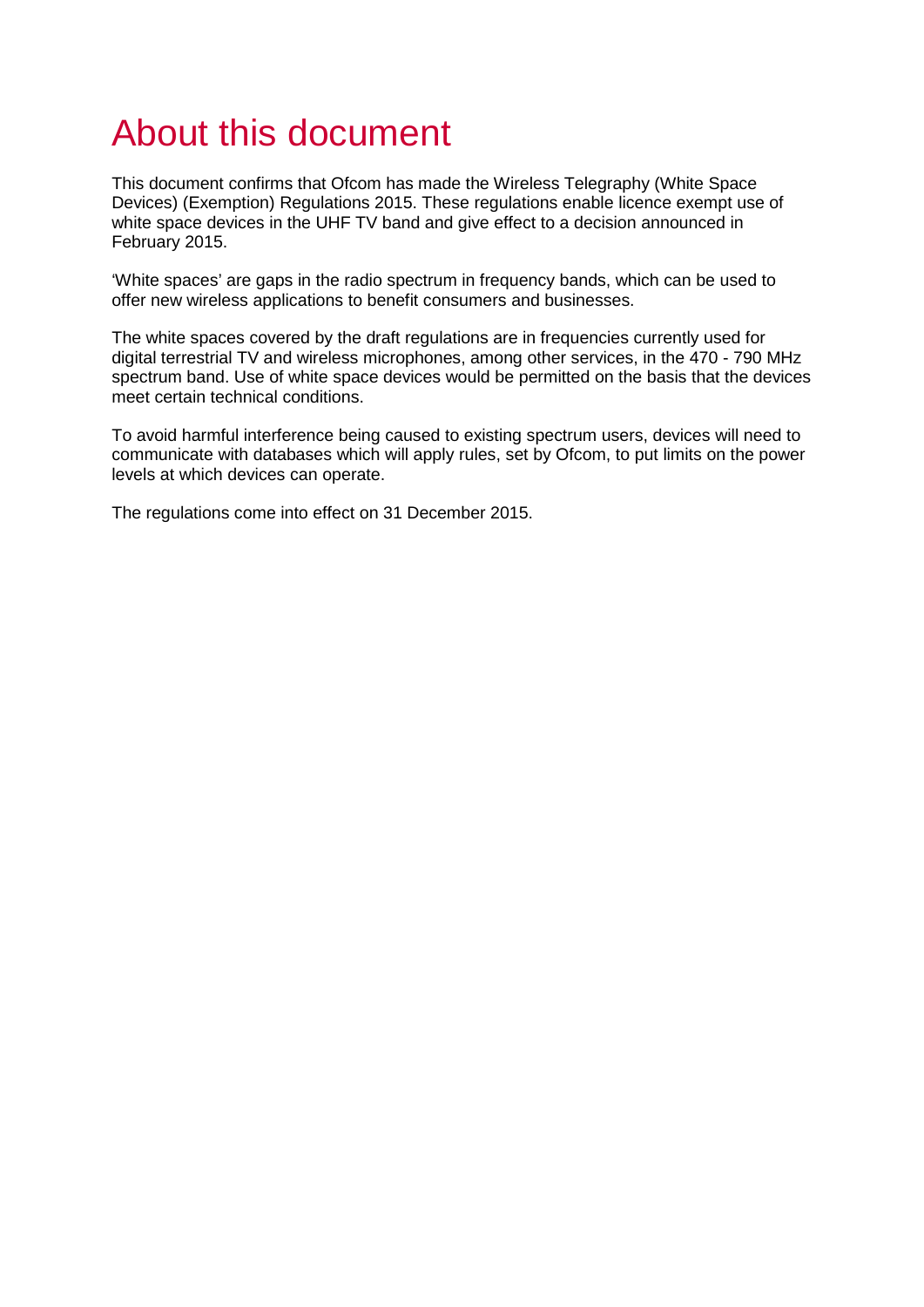## **Contents**

| <b>Section</b> |                          | Page           |
|----------------|--------------------------|----------------|
| 1              | <b>Executive summary</b> | 1              |
| $\overline{2}$ | Background               | $\overline{2}$ |
| 3              | Responses to the Notice  | 5              |
| 4              | Scope of the Regulations | 10             |
| Annex          |                          | Page           |
| 1              | Respondents              | 16             |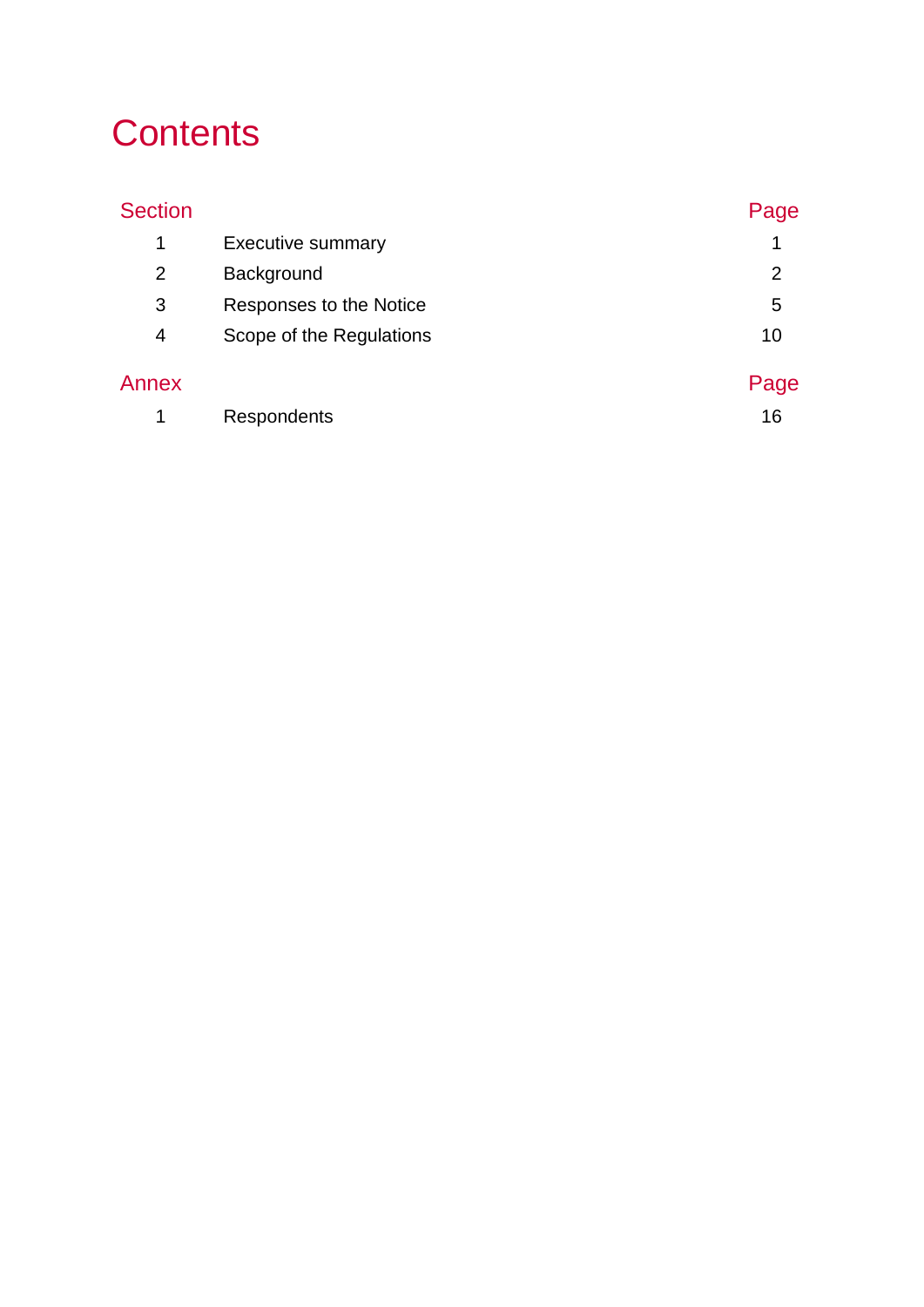## <span id="page-4-0"></span>**Executive summary**

- 1.1 This document confirms that after consultation Ofcom has made the Wireless Telegraphy (White Space Devices) (Exemption) Regulations 2015 (the 'WSD Regulations') that enable the use of certain wireless telegraphy equipment complying with the technical parameters set out in the WSD Regulations on a licence exempt basis. The WSD Regulations were signed on 18 December 2015 and come into effect on 31 December 2015.
- 1.2 The WSD Regulations implement Ofcom's decision, as set out in our statement published on 12 February 2015 entitled "*Implementing TV White Spaces*" (the "TVWS Statement")<sup>1</sup>, to allow white space devices access to unused frequencies in the UHF TV Band under a licence exemption regime, provided that the devices meet certain minimum technical requirements.
- 1.3 Before deciding to make regulations, in accordance with the requirements of section 122(4) and 122(5) of the Wireless Telegraphy Act 2006 ('WT Act'), we published the Notice<sup>[2](#page-4-2)</sup> setting out our proposals to make them. The Notice also contained a draft of the WSD Regulations and invited comments from stakeholders on the drafting of the regulations. We received seven non-confidential responses and one part confidential response to the Notice.
- 1.4 We considered these comments in accordance with section 122(4)(c) of the WT Act. After doing so, and for the reasons set out in this document, we have decided to adopt the WSD Regulations with some amendments. The details of the changes made to the draft regulations can be found in section 3. Copies of the Regulations can be obtained through the National Archives<sup>[3](#page-4-3)</sup>. A link to the Regulations will also be available on our website<sup>[4](#page-4-4)</sup>.
- 1.5 We have published the Regulatory Impact Assessment (RIA) in respect of the WSD Regulations alongside this Statement on our website.

<span id="page-4-1"></span> $\frac{1}{2}$ http://stakeholders.ofcom.org.uk/binaries/consultations/white-space-coexistence/statement/tvws-statement.pdf  $\frac{1}{4}$ 

http://stakeholders.ofcom.org.uk/consultations/wireless\_telegraphy\_white\_space\_devices\_exemption\_regulatio

<span id="page-4-4"></span>

<span id="page-4-3"></span><span id="page-4-2"></span>ns/<br>
<sup>3</sup> A link to the online version will be available at http://www.legislation.gov.uk/<br>
<sup>4</sup> http://stakeholders.ofcom.org.uk/spectrum/information/licence-exempt-radio-use/wireless-telegraphy-<br>
regulations/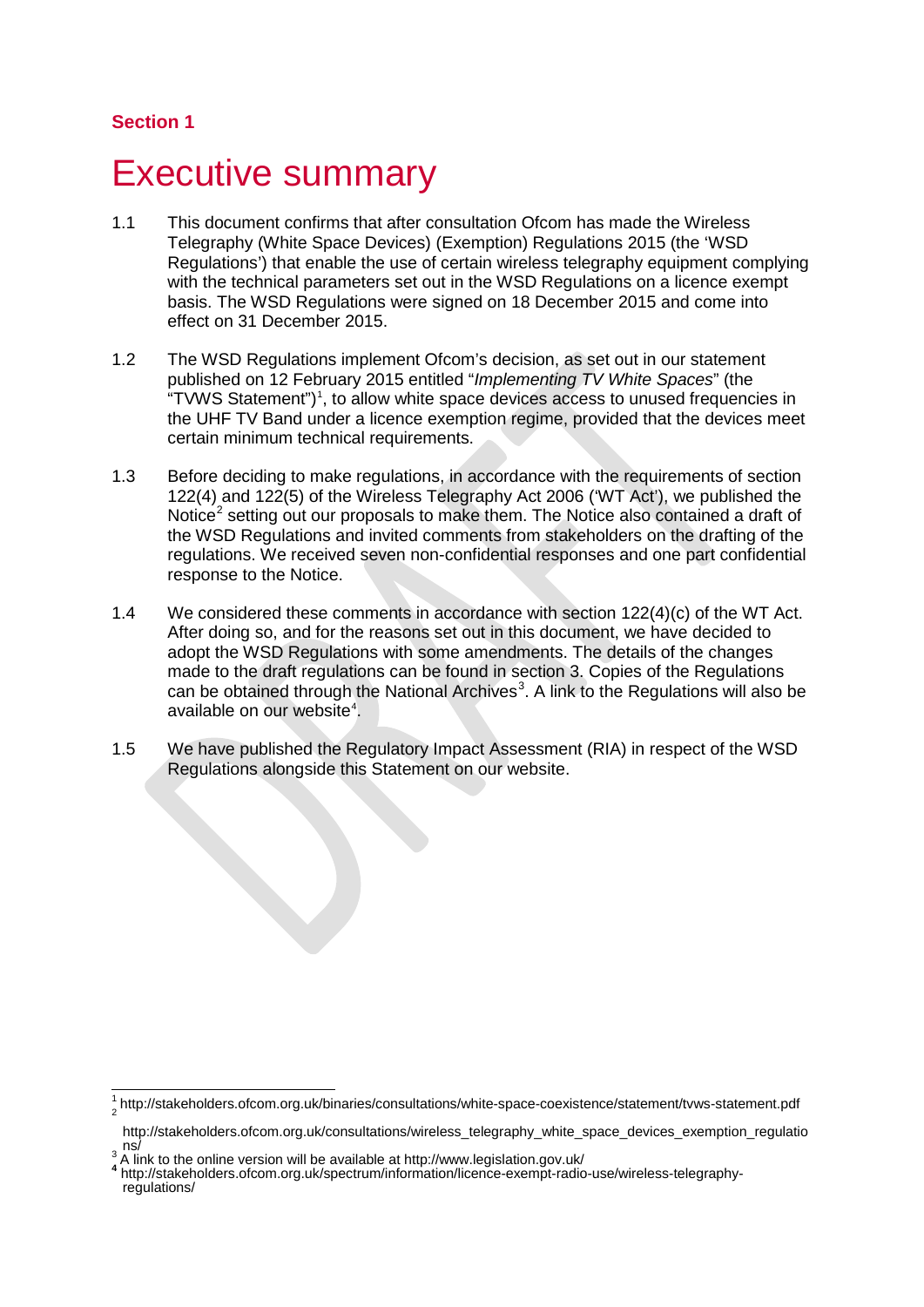## <span id="page-5-0"></span>**Background**

### **Regulatory framework**

- 2.1 Ofcom is responsible for authorising civil use of the radio spectrum and achieves this by granting wireless telegraphy licences under the Wireless Telegraphy Act 2006 (the "WT Act") and by making regulations exempting users of particular equipment from the requirement to hold such a licence.
- 2.2 In particular, under section 8(1) of the WT Act, it is an offence to establish, install or use wireless telegraphy ('WT') equipment in the UK except where such use is authorised either by the issue of an appropriate wireless telegraphy licence or where the use of such equipment is exempted from the need to hold such a licence by regulations (i.e. a statutory instrument) made under section 8(3) of the WT Act.
- 2.3 Under section 8(3) of the WT Act, Ofcom may by regulations exempt from the requirement of a licence the establishment, installation or use of equipment of such class as may be specified in the regulations, either absolutely or subject to such terms, provisions and limitations as may be so specified.
- 2.4 Under section 8(4) of the WT Act, we have to make regulations to exempt equipment if its installation or use is not likely to:
	- involve undue interference with wireless telegraphy;
	- have an adverse effect on technical quality of service;
	- lead to inefficient use of the part of the electromagnetic spectrum available for wireless telegraphy;
	- endanger safety of life;
	- prejudice the promotion of social, regional or territorial cohesion; or
	- prejudice the promotion of cultural and linguistic diversity and media pluralism.
- 2.5 In accordance with the requirements of section 8(3B) of the WT Act, the terms, provisions and limitations specified in the regulations must be:
	- objectively justifiable in relation to the wireless telegraphy stations or wireless telegraphy apparatus to which they relate;
	- not such as to discriminate unduly against particular persons or against a particular description of persons;
	- proportionate to what they are intended to achieve; and
	- transparent in relation to what they are intended to achieve.
- 2.6 Before making any regulations we are required by section 122(4) of the WT Act to give notice of our proposal to do so. Under section 122(5), the notice must state that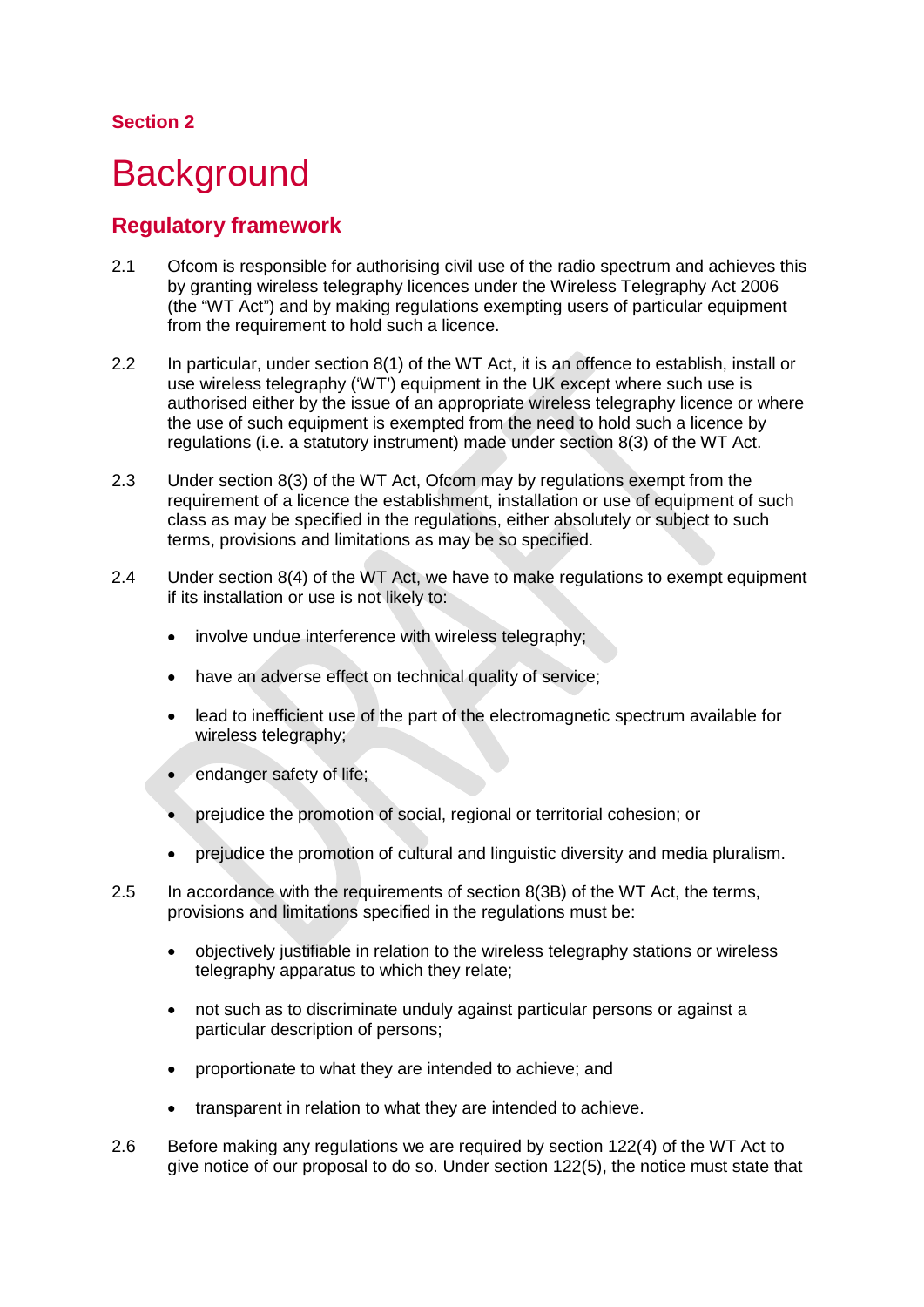Ofcom proposes to make the regulations in question, set out their general effect, specify an address from which a copy of the proposed regulations or order may be obtained, and specify a time before which any representations with respect to the proposal must be made to Ofcom. In accordance with section 122(6), that time must be at least one month beginning with the day after that on which the notice is given or published.

### **Policy Background**

#### **What are TV white spaces?**

- 2.7 The UHF TV band is currently allocated for use by Digital Terrestrial Television (DTT) broadcasting and Programme Making and Special Events (PMSE). Currently, Freeview TV channels are broadcast using up to ten multiplexes. Each multiplex requires an 8 MHz channel. Multiplexes are transmitted at different frequency channels across the country in the frequency range 470 to 790MHz.
- 2.8 Whilst a total of 32 channels each 8 MHz wide are reserved for DTT in the UK, normally only one channel per multiplex is used at any given location. In other words, the majority of channels are unused for DTT transmission at any given location. This is required because high-power TV broadcasts using the same frequency need geographic separation between their coverage areas to avoid interference.
- 2.9 The channels that are not used by DTT at any given location can be used by lowerpower devices on an opportunistic basis. This opportunistic access to interleaved spectrum is not new. Programme making and special events (PMSE) equipment such as radio microphones and audio devices have been exploiting the interleaved spectrum for a number of years, and Ofcom issues more than 50,000 assignments annually for this type of use.
- 2.10 We refer to the spectrum that is left over by DTT (including local TV) and PMSE use as TV White Spaces (TVWS). By this we mean the combination of locations and frequencies in the UHF TV band that can be used by new users, operating in accordance with technical parameters that ensure that there is a low probability of harmful interference to DTT reception, PMSE usage or services above and below the band.

#### **Our decision to allow WSDs on a licence exempt basis**

- 2.11 On 12 February 2015 we published the TVWS Statement in which we set out our decision to move ahead with the policy proposal to allow WSDs access to the TV Band under a licence exemption regime, provided that the devices meet a minimum technical specification.
- 2.12 The TVWS Statement lays out:
	- the high level framework for operation of WSDs and its main features;
	- the technical conditions that devices will have to comply with in order to operate without a licence and
	- the detail of the rules to ensure coexistence of WSDs with existing users of the band, users of neighbouring bands and in neighbouring countries.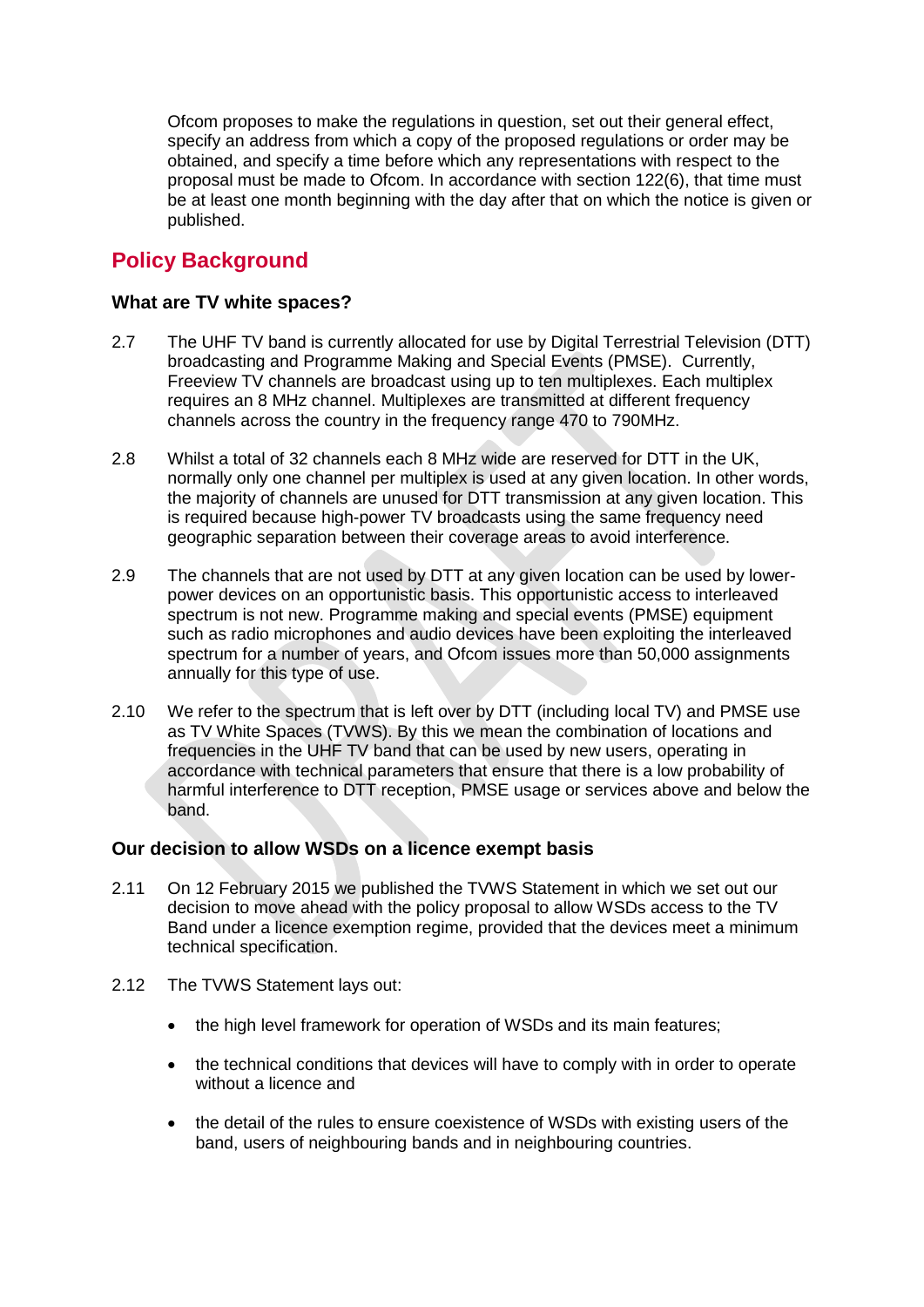## **Statutory Notice**

- 2.13 We published the Notice, meeting the statutory requirements set out under sections 122(4) to (6) of the WT Act, on 6 November 2015. The Notice included a copy of the WSD Regulations. The Notice gave any person or party who wished to do so until 7 December 2015 to make representations.
- 2.14 We received seven non-confidential responses and one part confidential response to the Notice. A summary of these responses along with our response is presented in the next section of this document.

#### **List of databases in the Regulations**

- 2.15 The WSD Regulations require a licence-exempt device to contact a database listed in Schedule 1. In the draft of the WSD Regulations included at Annex 5 of the Notice, we had included in the draft of Schedule 1 the name of the database that had already completed qualification, Nominet UK. In the Notice we said that we were currently working with the six other organisations that we had signed contracts with and that are seeking to be qualified by Ofcom. We said that, subject to those databases satisfactorily completing the qualification process within the required period, we also intended to list these organisations as offering databases from which white space devices may obtain operational parameters in Schedule 1 of the WSD Regulations.
- 2.16 Since publishing the Notice, three additional organisations with whom we signed contracts have completed qualification: Fairspectrum Oy, Sony Europe Limited and Spectrum Bridge Incorporated.
- 2.17 The following organisations will therefore be listed in Schedule 1 of the WSD Regulations:
	- Fairspectrum Oy;
	- Nominet UK;
	- Sony Europe Limited, and
	- Spectrum Bridge Incorporated.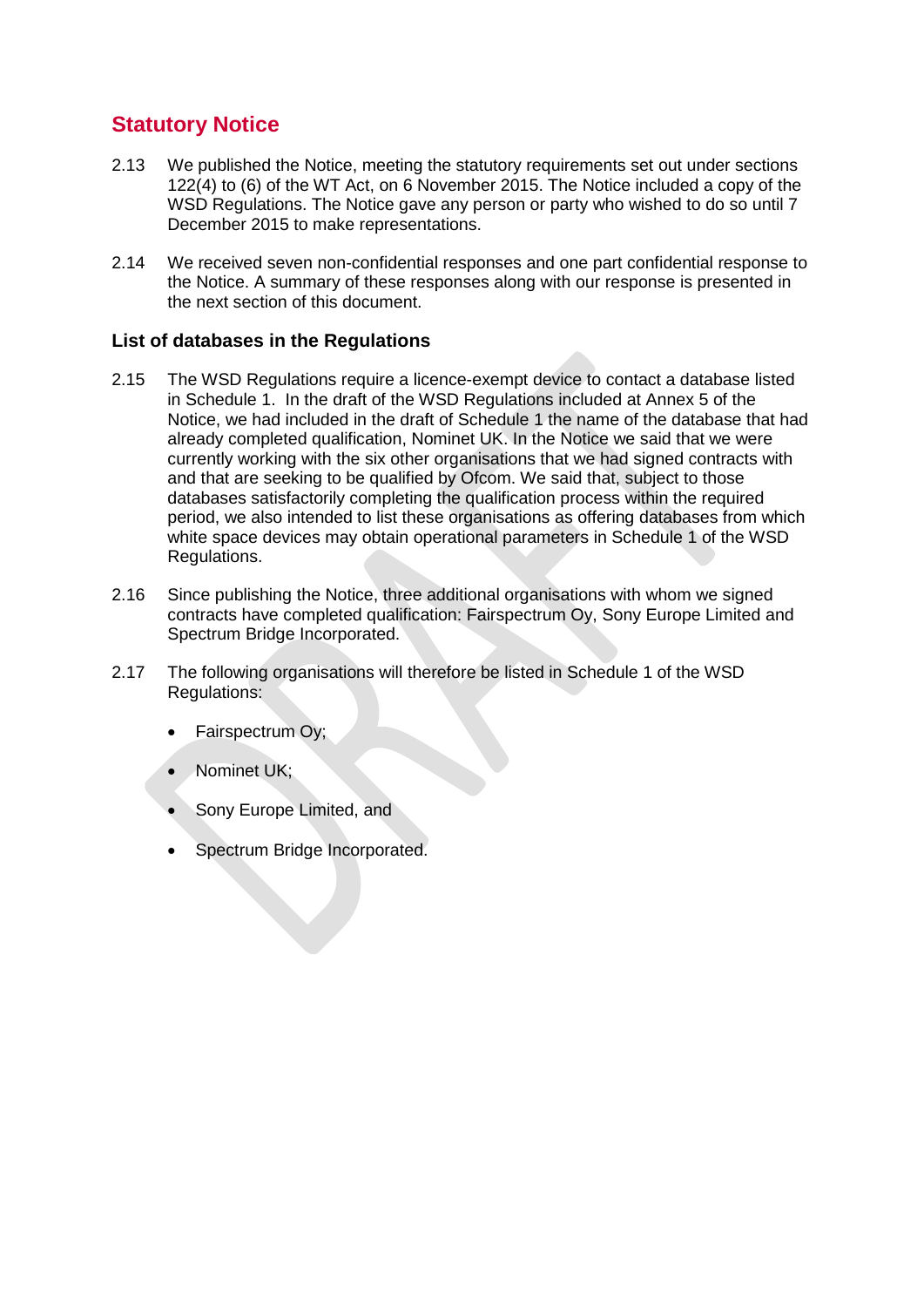<span id="page-8-1"></span>-<br>5

## <span id="page-8-0"></span>**Responses to the Notice**

### **Introduction**

- 3.1 This section outlines the comments that we received to the Notice and our response to these.
- 3.2 We received seven non-confidential responses and one part confidential response to the consultation. The responses are published on our website<sup>[5](#page-8-1)</sup>. Most responses either supported the regulations or raised queries or concerns which were not directly related to the drafting of the proposed regulations. Only one respondent made specific drafting suggestions. We discuss the responses in more detail below.
- 3.3 Following consideration of the responses as outlined below, we have decided to proceed with our proposal to make the regulations with some amendments.

## **Stakeholders' responses to the Notice and Ofcom's response**

- 3.4 Three respondents to the consultation, Dynamic Spectrum Alliance (DSA), Microsoft and Nominet, wrote to support the adoption of the proposed regulations. The DSA and Microsoft urged Ofcom to adopt the regulations without delay.
- 3.5 EE Limited made five drafting suggestions on the proposed regulations. Its first suggestion was to specify that the regulations apply in the United Kingdom and Isle of Man. Two other proposed amendments related to clarifying that use of DTT Channel 60 is not permitted. The remaining suggestions were to include a crossreference to regulation 7(6) in regulation 7(5)(b) of the proposed regulations (these are now regulation 6(5) and regulation 6(6)(b) respectively) and to include a crossreference to the definition of the 'update period' in regulation 7(6) of the proposed regulations (this is now regulation 6(5) as noted above).
- 3.6 We do not consider it necessary to expressly state in the WSD Regulations that they will apply in the United Kingdom and Isle of Man as we think this is sufficiently clear from the WSD Regulations as drafted (for example, in respect of the Isle of Man, footnote (a) in the preamble states that section 8(3) has been extended to the Isle of Man by article 2 of the Wireless Telegraphy (Isle of Man) Order 2007). We have clearly explained the relevant specific restrictions on the extent of application in regulation 1(2), which states that the WSD Regulations will not apply to the Channel Islands.
- 3.7 While we have not adopted EE's suggestions on the drafting of regulation 6 (regulation 7 of the proposed regulations included in the Notice), we have made some amendments to the drafting of regulation 6 to seek to clarify the requirements relating to validity of the master operational parameters. Specifically:
	- 3.7.1 We have re-ordered these requirements for clarity such that:

http://stakeholders.ofcom.org.uk/consultations/wireless\_telegraphy\_white\_space\_devices\_exemption\_regula tions/?showResponses=true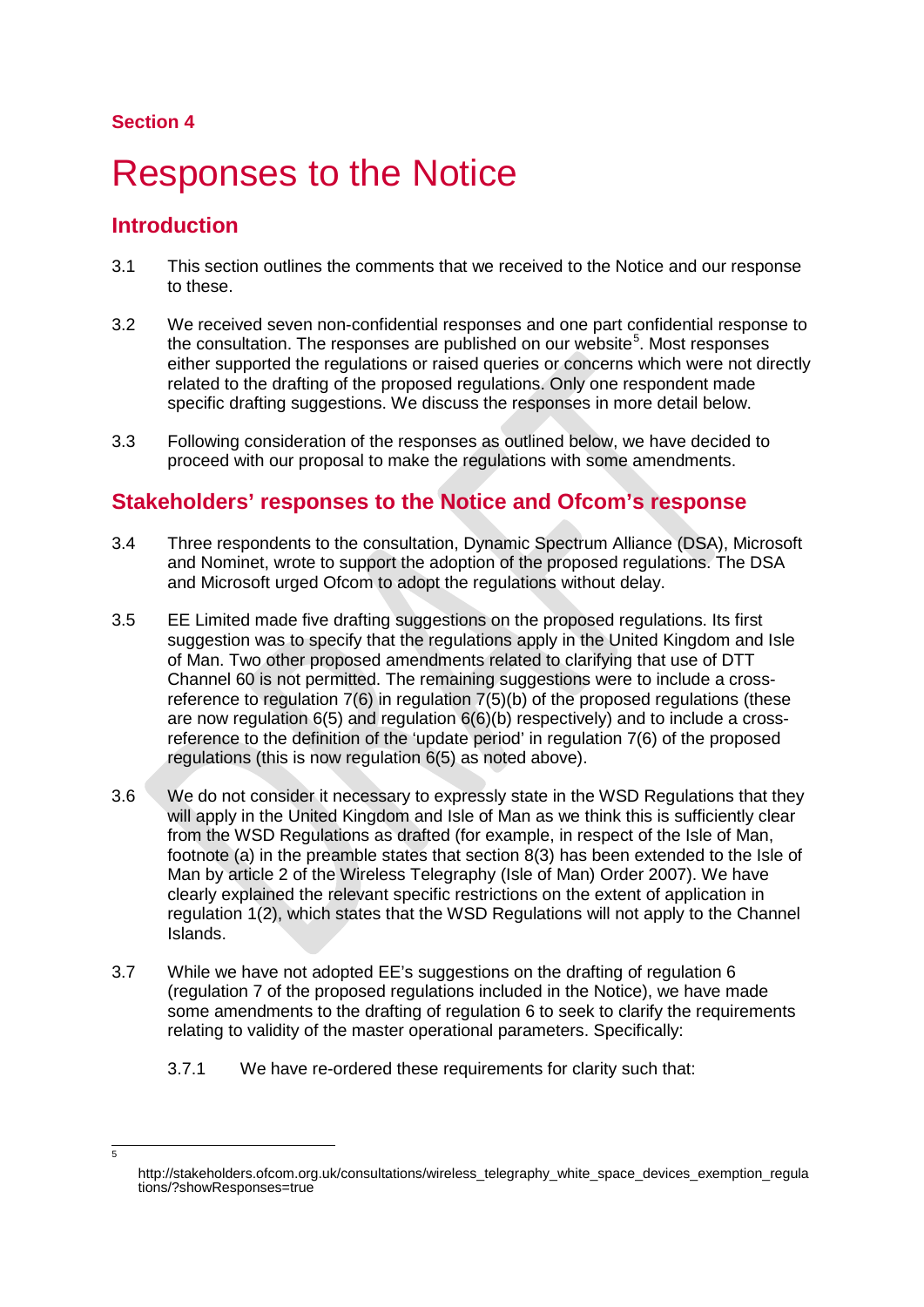- Regulation 6(5) (regulation 7(6) in the proposed regulations) provides that after receiving master operational parameters from a database, a master device must communicate with that database every update period for confirmation that the master operational parameters remain valid.
- Regulation 6(6) (regulation 7(5) in the proposed regulations) provides that master operational parameters cease to be valid if: (a) a database communicates an instruction to the master device that those master operational parameters are not valid, or (b) the master device has not received confirmation from a database that the master operational parameters are still valid by the end of an update period.
- Regulation 6(7) (regulation 7(7) in the proposed regulations) provides that if master operational parameters cease to be valid, a master device must instruct all slave devices to which it has communicated slave operational parameters to stop transmitting, and thereafter stop transmitting itself on the basis of those master operational parameters.
- 3.7.2 We have also made reference to the definition of the 'update period' in regulation 2 (Interpretation) for completeness and to clarify that this term is to be construed in accordance with regulation 6(9). That definition explains that the 'update period' means the time period (in seconds) specified by a database as part of the master operational parameters (see also regulation  $10(q)$ ).
- 3.8 With regard to EE's suggestion that we include wording in the regulations that specifies that use of DTT Channel 60 is not permitted, the Regulations make it clear that devices may only operate on the channels communicated to them by a WSDB. In our February 2015 Statement, we said that we will not be allowing WSDBs to provide availability in Channel 60. This will ensure that in practice devices will not operate in Channel 60. We therefore do not consider that it is necessary to explain in the Regulations that Channel 60 will not be available for use by WSDs. We would also note that there are other channel specific restrictions which were set out in our Statement but are not expressly covered in the Regulations. This is also because they will be implemented through the requirements on databases to calculate TVWS availability taking account of those restrictions.
- 3.9 BEIRG raised three concerns relating to the TVWS framework. First, they expressed a concern that Ofcom does not require the height at which WSDs are operating to be taken into account by a database. They also suggested that it would be necessary to record the height of PMSE antennas in the licensing database in order to correctly protect some PMSE operations from WSD.
- 3.10 Their second concern related to the difference in update times between slave and master devices. They noted that master devices only update every 15 minutes, leaving a long lag time in which there is a threat of interference to PMSE.
- 3.11 Finally BEIRG expressed a concern about dedicated antennas on mobile devices. They suggested that mobile devices should not include antennas with external connectors as this increases the possibility of users connecting a new antenna with a higher gain.
- 3.12 With regard to WSD height, we would note that, while it is true that a WSD is not required to supply its height to the database, databases are required to take the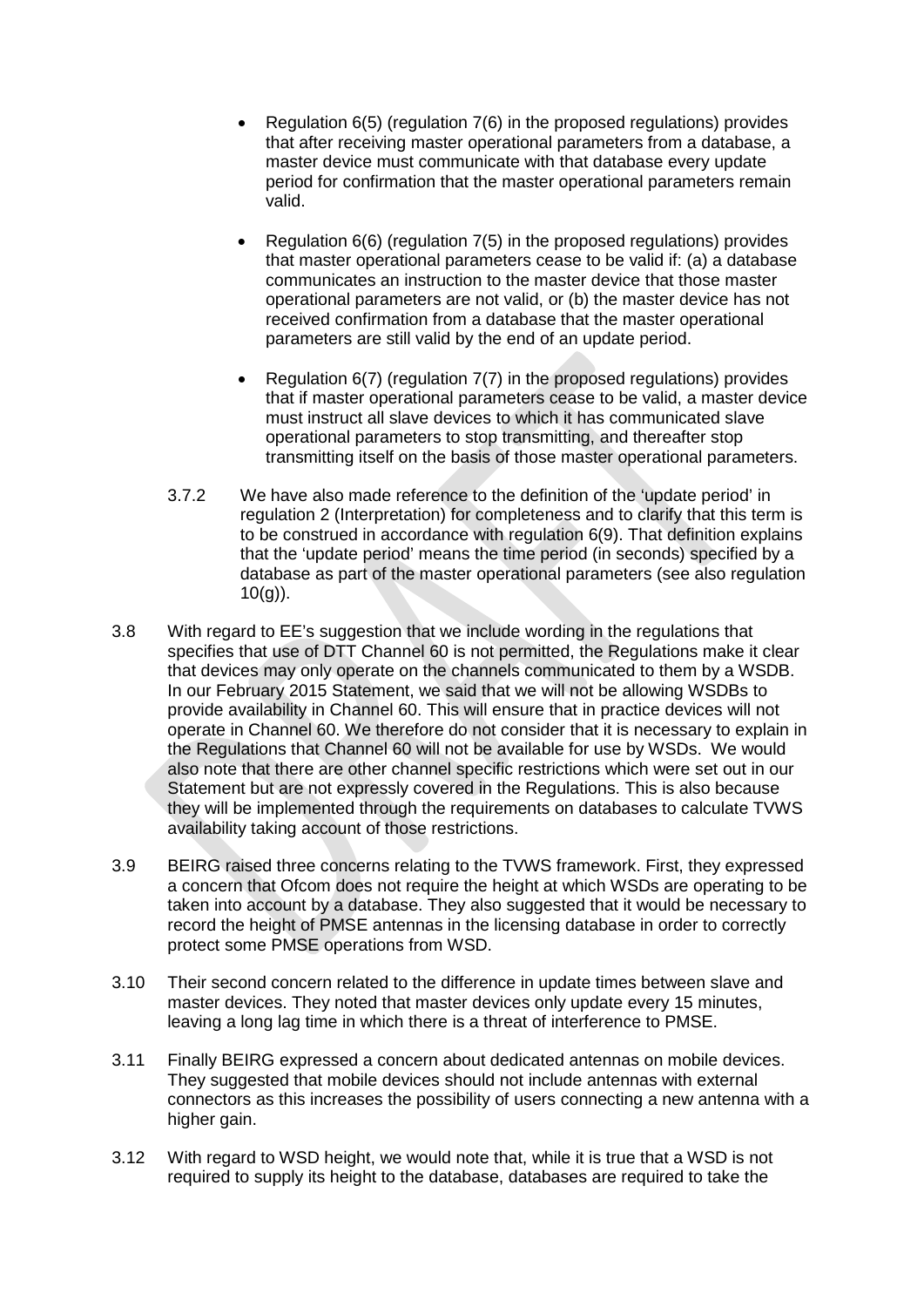height of WSDs into account. If a WSD does not report its height, the database will use conservative default values for the purpose of calculation of operational parameters<sup>[6](#page-10-0)</sup>, i.e. it will use height values that would result in operational parameters that are equal or more restrictive than they would be had the device reported its height. With regard to PMSE antenna height, we agree with BEIRG that this may be desirable. While there is an option in the PMSE licence application form for applicants to specify PMSE transmitter height, it is the PMSE receiver height that is relevant when considering potential WSD-PMSE interference, but PMSE receiver height is not currently captured in the PMSE licensing process<sup>[7](#page-10-1)</sup>. We intend to work with the PMSE licensing team to investigate whether there are practical ways to enable PMSE heights to be appropriately captured in the PMSE licensing process going forward.

- 3.13 On the issue of the 15 minute update cycle for master devices, we would note that the Regulations do not specify the length of the update time for master devices. Rather Ofcom will set the update time value and communicate this to databases. We explained in our February 2015 Statement that we intend an initial update time value of 15 minutes. We consider that this length of time strikes an appropriate balance between the need to be able to act quickly in the event of interference and limiting the practical burden on databases of maintaining frequent communications with potentially large numbers of devices. We may revisit this value in due course if practical experience suggests this is necessary.
- 3.14 In relation to dedicated antennas on mobile devices, consistent with the ETSI Harmonised Standard<sup>[8](#page-10-2)</sup>, the Regulations do not specifically prohibit WSDs from having external connectors, although they do not allow a mobile device to use a removable antenna which is not a dedicated antenna. This means that end users could potentially choose to fit a removable antenna to a mobile device, but it must have been designed for use and supplied with the specific type of device. Moreover, in order to comply with both the licence exemption and the ETSI Standard the device must not allow the user to alter the settings or configuration of the device in a way that would cause the device to operate in a manner which was not in accordance with the operational parameters provided by the database, which include limits on the maximum power at which a device may transmit on particular channels. This would include the addition of an antenna with a higher gain unless the device automatically takes account of that higher gain in its operation such that it is able to stay within the maximum power limits provided as part of the operational parameters. We therefore do not expect that this will be an issue in practice.
- 3.15 Three respondents provided brief responses and highlighted some technical queries and suggestions. Dr Rajan Chadha, thought that the Regulations were well drafted but suggested that they should be independent of technology or architecture. Daviscomms UK Ltd did not comment on the drafting of the regulations but suggested two additions to the coexistence rules for the TV White Spaces framework. Runcom used their response to ask whether Ofcom would allow master and slave devices to do channel bonding and channel aggregation.
- 3.16 In response to Dr Chadha's suggestion, we would note that white space devices are a new technology and this is the first time that Ofcom is authorising dynamic access to spectrum under the control of a database and as such, it has been necessary to be more prescriptive in some areas than is necessary under other more established

 $\overline{a}$ 

<span id="page-10-0"></span>See paragraph 5.21 of the February 2015 Statement.<br>If no height is provided, a default height of 5m will be used - see paragraph A8.8 of the February 2015<br>Statement

<span id="page-10-2"></span><span id="page-10-1"></span>Statement <sup>8</sup> http://www.etsi.org/deliver/etsi\_en/301500\_301599/301598/01.01.01\_60/en\_301598v010101p.pdf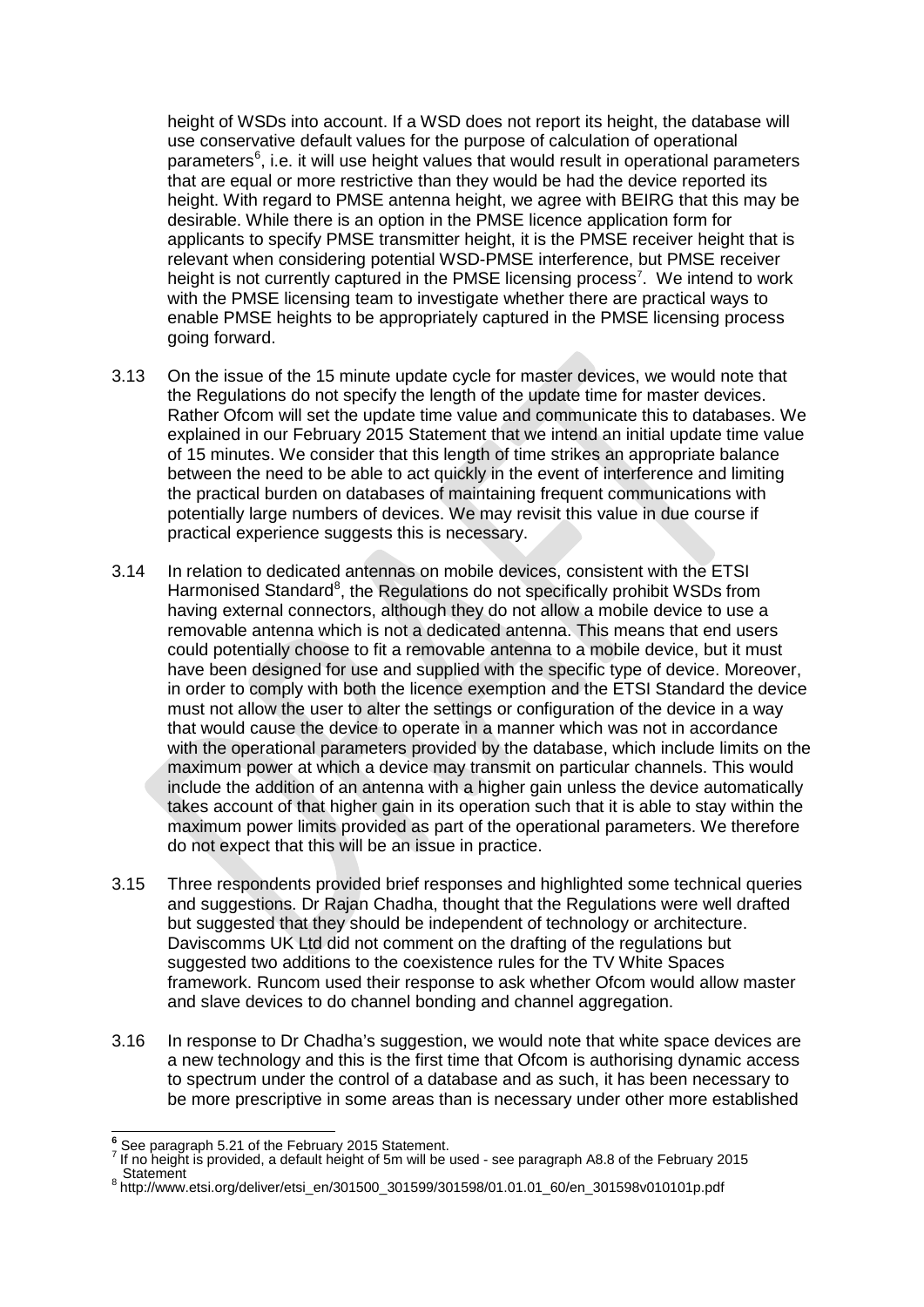authorisation approaches. Notwithstanding this we have sought to make the framework as independent of technology and architecture as possible and where appropriate to do so.

- 3.17 On the technical suggestions from Daviscomms UK Ltd regarding spurious and out of band emissions, we note that these issues were discussed at length in ETSI and the final positions on these issues is reflected in the ETSI Harmonised Standard. Emission limits and other technical parameters are not directly specified in the Regulations. Rather, the Regulations provide that devices must obtain operational parameters from databases that have been qualified by Ofcom. All such databases must apply detailed technical parameters as set out in a contract between Ofcom and databases which implement the co-existence framework set out in our February 2015 Statement.
- 3.18 Finally, in response to the query from Runcom, we can confirm that channel bonding and aggregation are permitted under the TVWS framework.

### **Further Editorial Changes to the Proposed Regulations**

- 3.19 When reviewing the proposed regulations, we considered that it would be helpful for clarity to specify in regulation 4 that white space devices must be Type A equipment or Type B equipment (in addition to being master devices or slave devices). We have therefore now included reference to this requirement in regulation 4(2)(c) and have included definitions of Type A equipment and Type B equipment in regulations 4(5) and 4(6) respectively (although for the avoidance of doubt we have not changed the substance of those definitions).
- 3.20 We also considered that, in order to distinguish from the operational parameters and channel usage parameters the information about the technical characteristics and location of the white space devices which must be communicated to databases in order to receive operational parameters (which we had termed 'device parameters' in the proposed regulations), it would be clearer to define these instead as the 'master device characteristics' and the 'slave device characteristics'. We have therefore updated the relevant terminology (see in particular regulation 2, regulation 6(3) and regulation 7(6)). We have not, however, altered the substance of those parameters, which remain as set out in the TVWS Statement.
- 3.21 We have also made some minor changes to the drafting of regulation 5(b) (regulation 6(b) of the proposed regulations) which relates to the requirement that white space devices must be automatically configured in order to satisfy the requirements of the exemption. Specifically, we considered that it would be clearer to express this requirement in terms that a device must be configured in such a way that a user is unable to input, reconfigure or alter any technical or operational settings or features of a device in a way which (i) would alter the technical characteristics of the device which are communicated to a database (this includes the master and slave device parameters – which are now termed the master/slave 'device characteristics' as noted above), or (ii) would cause the device to operate other than in accordance with operational parameters.
- 3.22 We also realised that regulation 9(4) of the proposed regulations (now regulation 8(4))) erroneously omitted to refer to the fact that a master device should also communicate its unique identifier to the database along with the channel usage parameters of the slave devices which have been communicated to it by slave devices using the generic operational parameters that it has broadcast. Therefore we have updated regulation 8(4) to make reference to that requirement.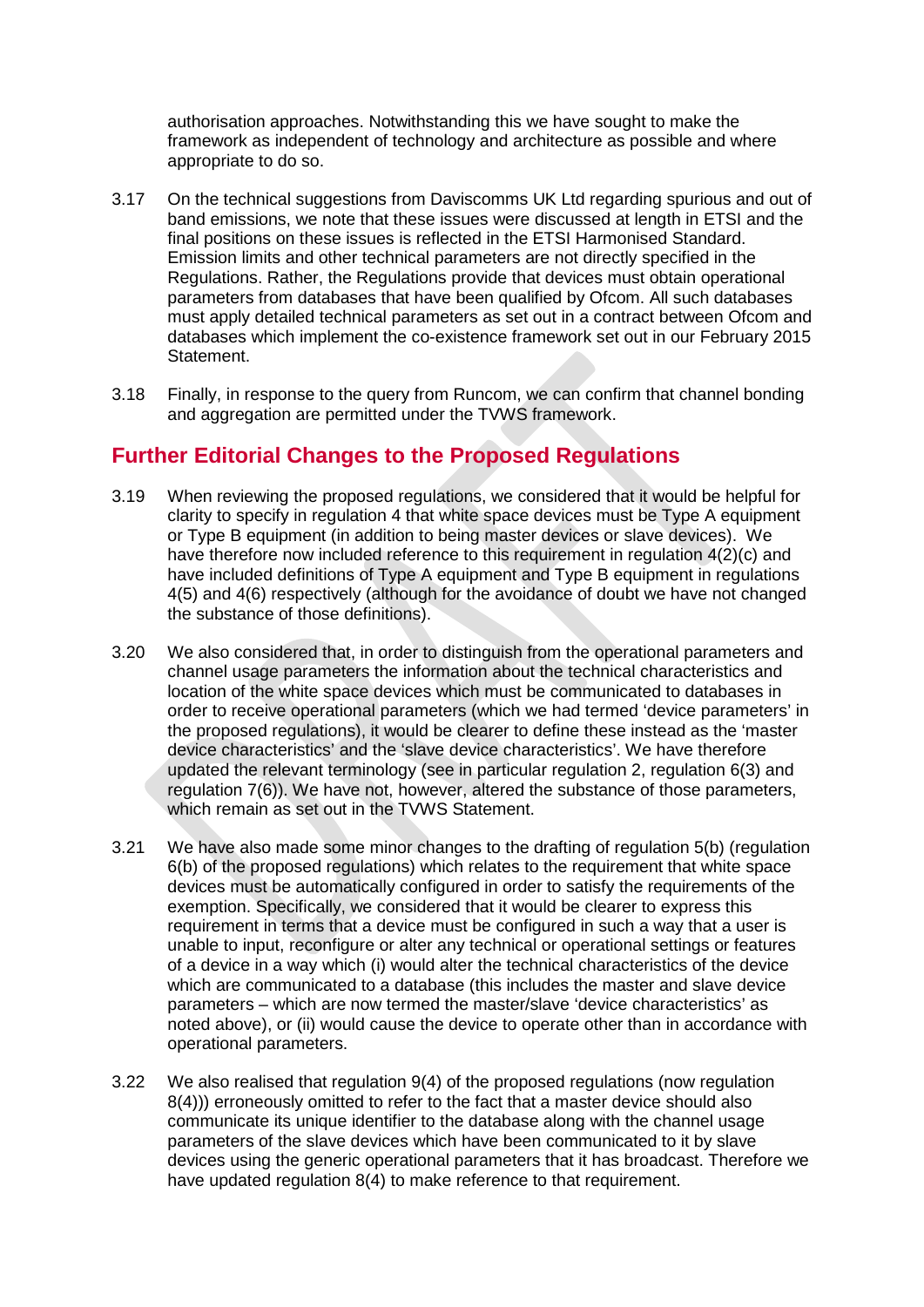- <span id="page-12-0"></span>3.23 We have also made some changes to the drafting relating to the simultaneous operation power restriction, which is a restriction which will apply where a device transmits in more than one DTT channel simultaneously if indicated in the operational parameters, as described in regulations 10(i) and 11(h) (regulations 11(h) and 12(g) of the proposed regulations). In the proposed regulations we described the requirements relating to this restriction by way of a formula set out in Schedule 3. We have decided that it is clearer to describe this in a different way and have added a new definition in regulation 6(8) of a "simultaneous operation power restriction" which explains that this restriction requires that a device limits its total maximum EIRP across all of the DTT channels on which it transmits simultaneously to no greater than the lowest permitted maximum EIRP for any of those channels. We have also added new wording in regulations 6(2) and 7(2) which explains that a device must apply this restriction if it operates simultaneously in more than one DTT channel and it is indicated in the operational parameters that the restriction should apply. Consequently we have deleted Schedule 3 as it is no longer needed.
- 3.24 As noted above, we have also updated Schedule 1 to include reference to those database operators who have successfully completed the qualification process by the required deadline for inclusion in the WSD Regulations.
- 3.25 When reviewing the proposed regulations following stakeholder comments, we also became aware of a number of other typographical and formatting errors and minor drafting improvements that needed to be made to the WSD Regulations. We have not set out the detail of all of these changes here as we do not believe that they change the substance of the Regulations.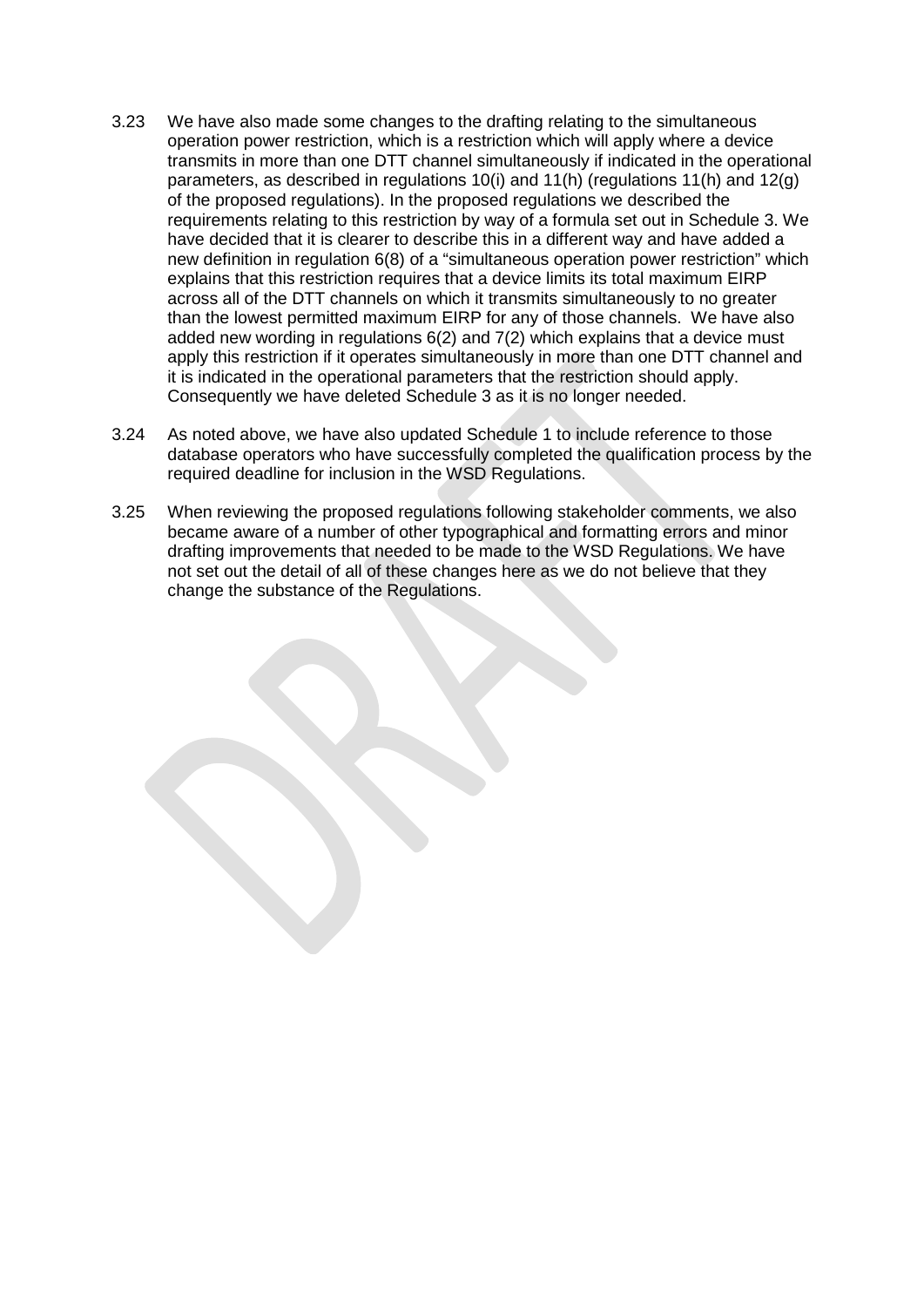## <span id="page-13-0"></span>**Scope of the Regulations**

4.1 This section describes the final scope of the WSD Regulations. On 18 December 2015 Ofcom made the WSD Regulations as proposed, subject to the changes described in section 3 above. The Regulations will come into force on 31 December 2015. They are summarised below.

### **Extent of application**

4.2 The WSD Regulations apply to the United Kingdom and the Isle of Man. They do not extend to the Channel Islands.

### **Final scope of the regulations**

4.3 Regulation 1 sets out the date when the WSD Regulations will come into force.

#### **Exemption**

- 4.4 Regulation 2 sets out the meaning of certain defined terms used in the Proposed Regulations.
- 4.5 Regulation 3 establishes that the use of equipment compliant with the regulation 4 is exempt from the provisions of section 8(1) of the Wireless Telegraphy Act 2006.

#### **White Space Devices**

- 4.6 Regulation 4 exempts "white space devices" ("WSDs") which are defined as equipment that transmits within the frequency band 470 to 790 MHz and are categorised as either master or slave devices and as either Type A equipment or Type B equipment.
- 4.7 This regulation also defines:
	- 4.7.1 a master device as a device which is capable of communicating with and obtaining operational parameters from a database for the purpose of transmitting within the frequency band 470 MHz to 790 MHz and operates in accordance with regulations 5 to 12;
	- 4.7.2 a slave device as a device which is capable of transmitting within the frequency band 470 MHz to 790 MHz after receiving slave operational parameters from a master device and operates in accordance with regulations 5 to 12;
	- 4.7.3 Type A equipment as equipment which has an integral antenna**[9](#page-13-1)** , a dedicated antenna**[10](#page-13-2)** or an external antenna**[11](#page-13-3)** and is intended for fixed location use only; and

 $^{9}$  A permanent, fixed antenna forming part of a device

<span id="page-13-3"></span><span id="page-13-2"></span><span id="page-13-1"></span><sup>10</sup> A removable antenna which has been designed for use and supplied with a specific type of device <sup>11</sup> A removable antenna which is not a dedicated antenna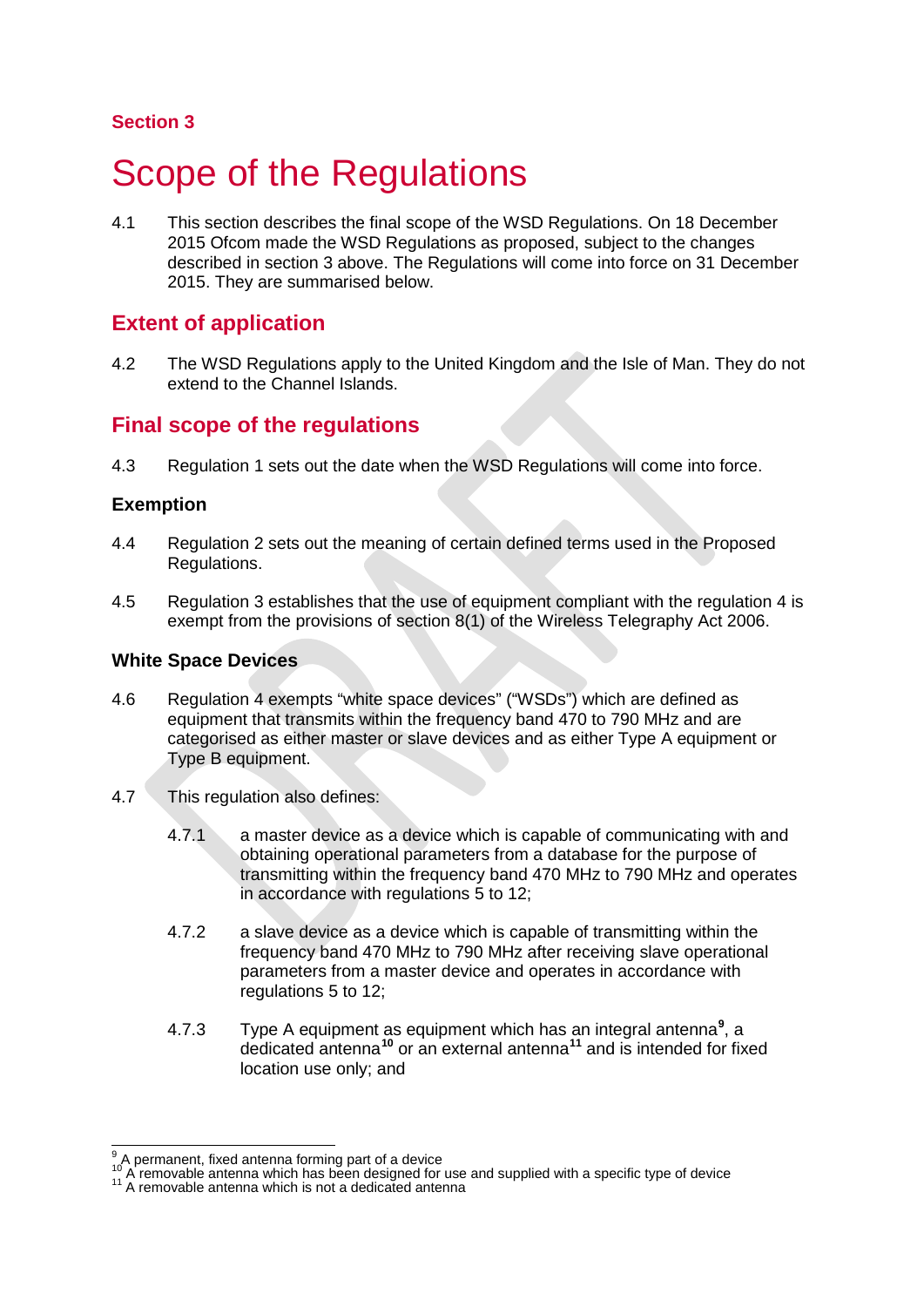4.7.4 Type B equipment as equipment which has a dedicated antenna or an integral antenna and is not intended for fixed location use.

#### **General requirements**

- 4.8 Regulation 5 sets out requirements applicable to all WSDs. These are:
	- 4.8.1 WSDs must not be used airborne;
	- 4.8.2 WSDs must be configured in such a way that a user is unable to input, reconfigure or alter any technical or operational settings or features of a device in a way which (i) would alter the technical characteristics of the device which are communicated to a database (this includes the master and slave device characteristics), or (ii) would cause the device to operate other than in accordance with master operational parameters or slave operational parameters, as applicable. An example of (ii) would be the antenna gain. If this parameter is set to be smaller than the actual gain of the antenna, then the device could radiate at a higher level than the limit communicated by the WSDB.

#### **Master device requirements**

- 4.9 Regulation 6 sets requirements specific to master devices. A master device:
	- 4.9.1 must be able to determine its location;
	- 4.9.2 must provide device parameters (defined now as its 'master device characteristics') to a database, in order to obtain operational parameters from the database. The device parameters include the location and the technical characteristics of the device listed below. The operational parameters indicate to the device the channels and power levels that it can use, together with other constraints. The master operational parameters are specified in regulation 10;
	- 4.9.3 must only transmit in the UHF TV band after requesting and receiving operational parameters from, and in accordance with, operational parameters provided by a database;
	- 4.9.4 must apply the simultaneous operation power restriction (described at paragraph [3.23](#page-12-0) above), if it operates on more than one DTT channel simultaneously and the master operational parameters indicate that this restriction applies;
	- 4.9.5 must report back to the database the channels and powers that the WSD intends to use – the channel usage parameters – and operate within those channels and powers.
- 4.10 In addition, where its operational parameters stop being valid, a master device must tell slave devices that are connected to it to stop transmitting and must stop transmitting itself. The operational parameters stop being valid if:
	- 4.10.1 a database instructs the master device that the parameters are not valid; or
	- 4.10.2 a master device cannot verify, according to the update procedure, that the operational parameters are valid.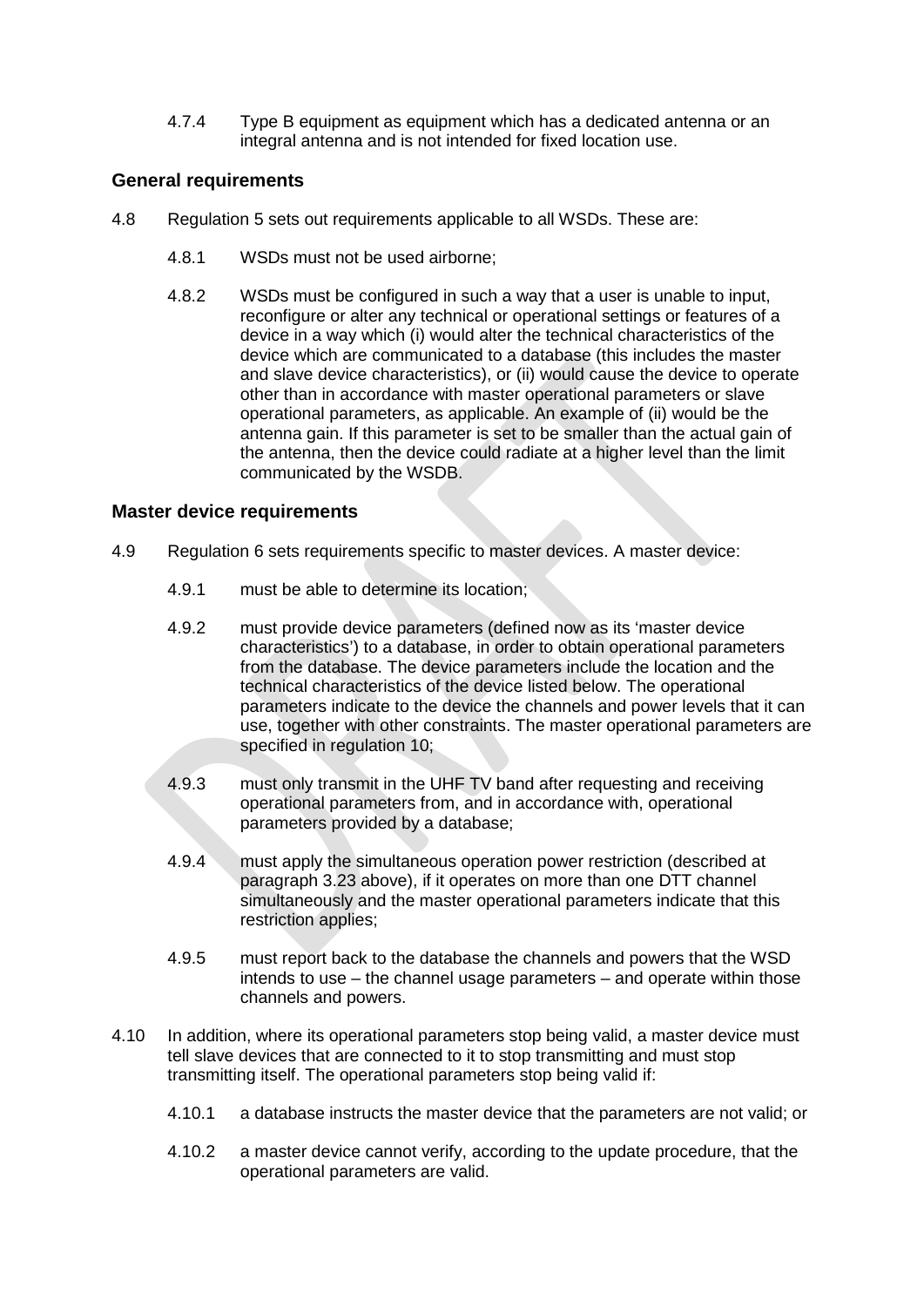- <span id="page-15-1"></span>4.11 The update procedure, described in regulation 6(5) requires that a master device contacts, at regular intervals, the database from which it has obtained operational parameters, to verify that those parameters are still valid. The frequency of this contact is determined by the "update period" (defined as the 'update period' in regulation 6(9)), which is one of the master operational parameters, and will initially be set by Ofcom to 15 minutes.
- <span id="page-15-0"></span>4.12 Regulation 6(3) defines the list of mandatory device parameters. The device may wish to communicate other device parameters that are not in the mandatory list. The mandatory parameters are:
	- confirmation that the device is a master device;
	- the unique identifier for the device;
	- whether the device is Type A or Type B; and
	- the location of the device expressed as the longitude and latitude of its antenna, and the uncertainty in the location of its antenna.

#### **Slave device requirements**

- 4.13 Regulation 7 sets requirements applicable to slave devices only. Slave devices must only transmit according to slave operational parameters received from a master device. These parameters can be of two types, as set out in regulation 7(1)(a)(i) and (ii): generic slave operational parameters, which can be used by any slave in the coverage area of the master, and specific slave operational parameters, which can only be used by the slave device for which they have been requested, based on that slave device's particular device parameters (including the slave device's location and the technical characteristics of the slave device).
- 4.14 Slave devices must also operate according to channel usage parameters. However, in this case these parameters may be determined by the slave device or by the master device on its behalf. If the former, the slave must communicate its channel usage parameters to the master device from which it has obtained slave operational parameters.
- 4.15 Slave devices that operate in more than one DTT channel simultaneously must also apply a simultaneous operation power restriction if indicated in the slave operational parameters.
- 4.16 A slave device must stop transmitting if its operational parameters are no longer valid. This happens if:
	- 4.16.1 the master device from which the slave got parameters tells the slave to stop transmitting according to those parameters, or
	- 4.16.2 the slave device has not received the transmissions from the master device for longer than five seconds.
- 4.17 There are additional requirements for a slave using generic slave operational parameters: a slave device using generic slave operational parameters must communicate its unique identifier to the master device which has communicated those generic slave operational parameters.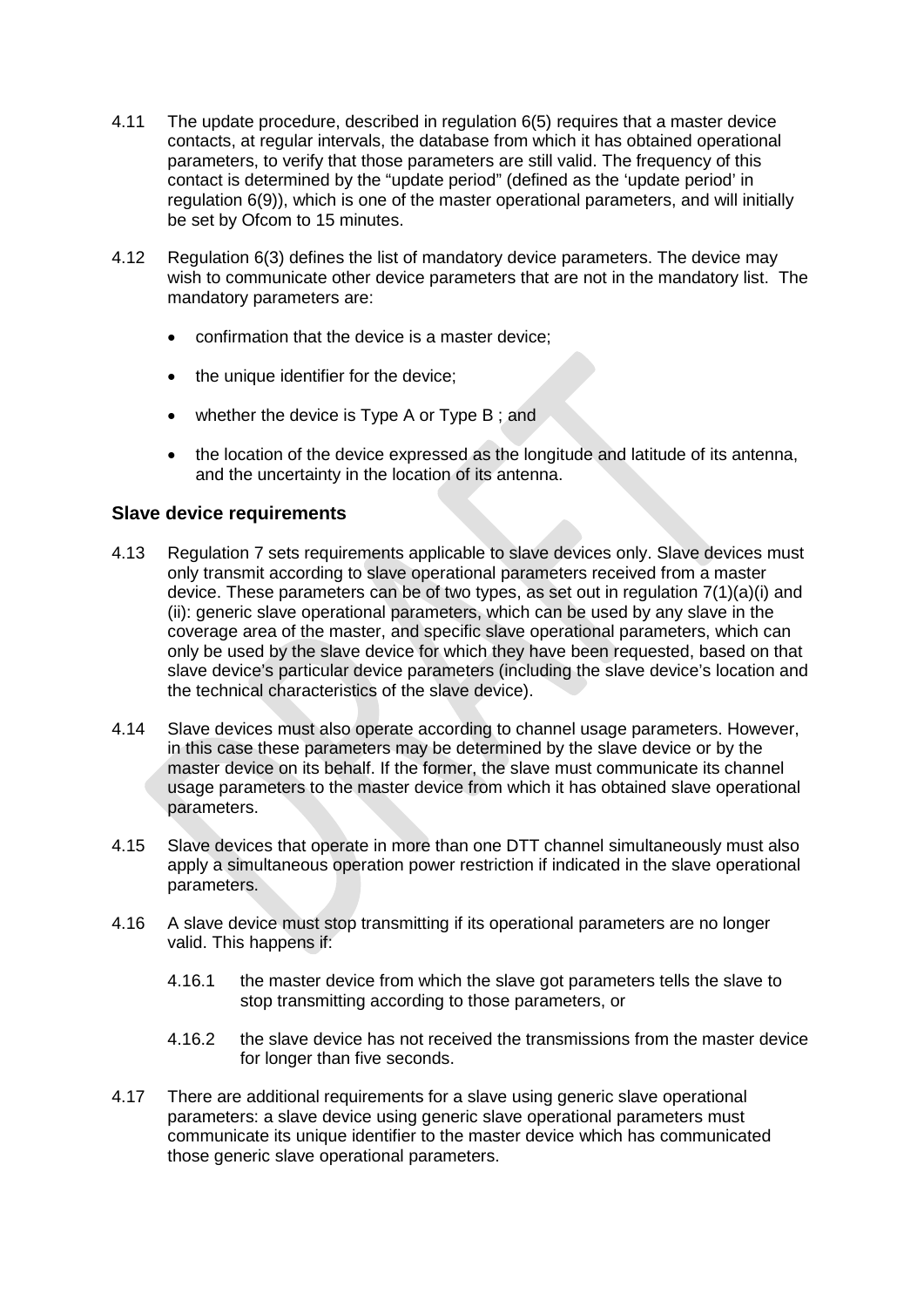- 4.18 There are also additional requirements for a slave using specific slave operational parameters: a slave device using specific slave operational parameters must communicate the required slave device parameters (now defined as 'slave device characteristics') to the master device from which it is requesting those operational parameters.
- 4.19 The required device parameters for a slave device are also defined in regulation 7(6). They are the same as those listed in [4.12](#page-15-0) above, except that in this case the device must indicate that it is a slave device.

#### **Further requirements for a master device that supports generic slave operational parameters**

- 4.20 Regulation 8 contains requirements applicable to a master device that provides generic operational parameters for use by slave devices located in its coverage area. The master device must obtain the generic operational parameters from a database, and it must provide its device parameters to the database to do so.
- 4.21 As noted above, slave devices using generic slave operational parameters must communicate their unique identifiers to the master device that has broadcast those operational parameters. The master device is then required to pass this information on to the database, together with its own unique identifier. In addition, the master device must pass on to the database the channel usage parameters of slave devices (which may be determined by the slave device and communicated to the master device or may be determined by the master device).

#### **Further requirements for a master device that supports specific slave operational parameters**

- 4.22 Regulation 9 contains the requirements applicable to a master device that provides specific slave operational parameters (i.e. operational parameters that the database calculates for a particular slave device, based on the precise location and the technical characteristics of the slave device).
- 4.23 A master device that provides specific slave operational parameters to a slave device must have obtained those slave operational parameters from a database. In order to do so, it must provide the database with the required device parameters of the slave device (defined as 'slave device characteristics', together with the master device's unique identifier.
- 4.24 Once this has happened, the master device must provide the slave device's channel usage parameters to the database. These parameters may be determined by the master device itself, or by the slave device.

#### **Operational parameters and channel usage parameters**

- 4.25 Regulations 10 to 12 specify the contents of the master operational parameters, the slave operational parameters, and the channel usage parameters.
- 4.26 Master operational parameters contain the following information:
	- i) the DTT channels on which the device may transmit, specified as a list of lower and upper frequency boundaries;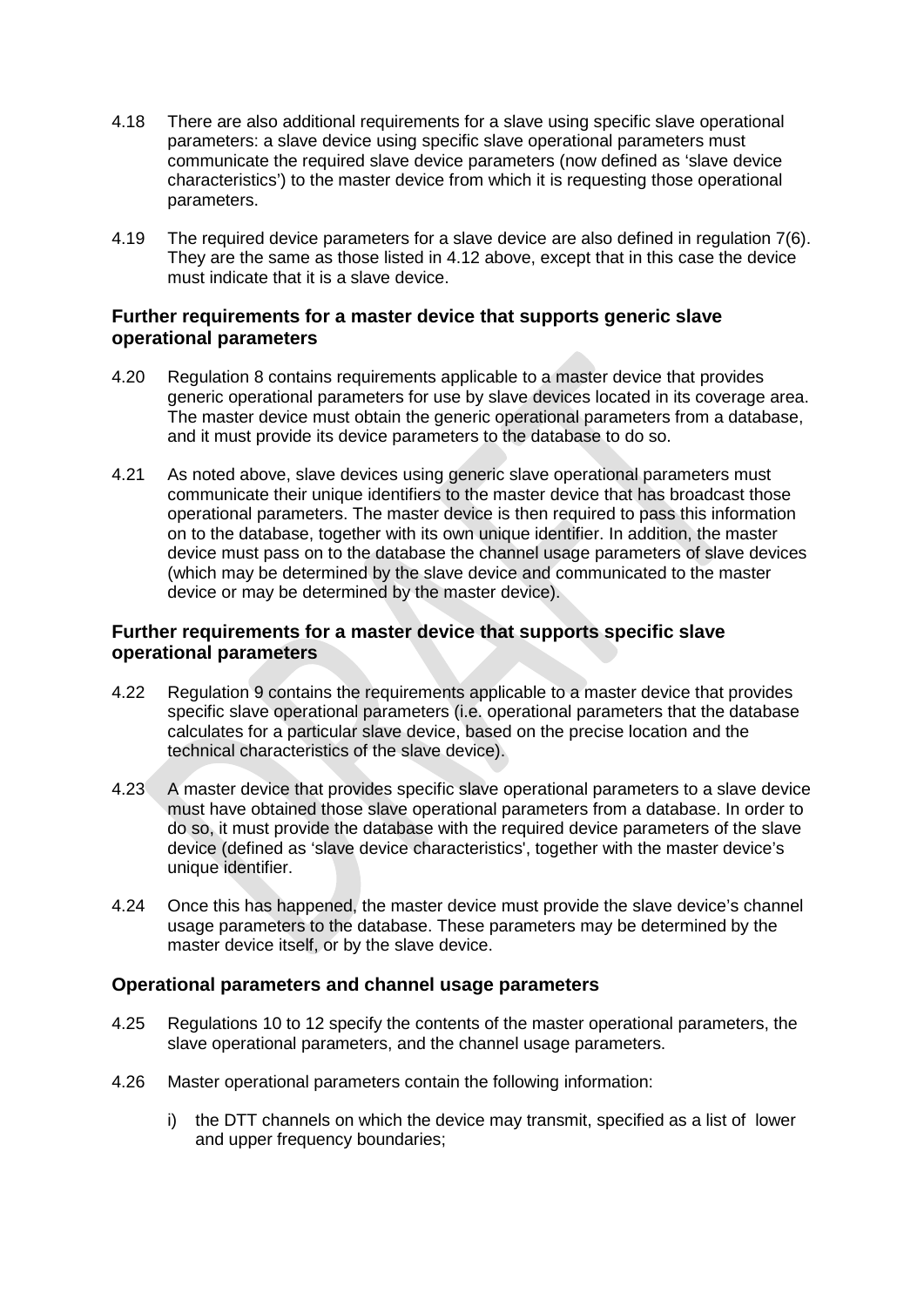- ii) the maximum EIRP in each channel, specified as two limits: EIRP in dBm/100 kHz (this is defined as the EIRP spectral density) and EIRP in dBm/DTT channel;
- iii) maximum number of DTT channels and the maximum number of contiguous DTT channels that the device may use at the same time;
- iv) the period of time when and the geographical location where the parameters are valid. Geographic validity is expressed as a range in metres from the location reported by the device;
- v) the frequency of the update procedure described in paragraph [4.11;](#page-15-1) and
- vi) whether a simultaneous operation power restriction applies. This is a power restriction that would be applicable when a device operates simultaneously on multiple DTT channels. This restriction may be activated by Ofcom and communicated to the device by the databases as one of the operational parameters. It requires a device to restrict its maximum total EIRP across all of the DTT channels on which it transmits simultaneously to no greater than the lowest maximum permitted EIRP for any of those channels. The value for this parameter will be 1 or 0. If the value is 1, then the restriction applies. If the value is 0 then the restriction does not apply.
- 4.27 The operational parameters for a slave device contain the same information as the master operational parameters, with the exception of v) above.
- 4.28 The channel usage parameters contain information about the actual DTT channels and EIRP levels that a device intends to use. As above, channels are specified as a list of lower and upper frequency boundaries, and EIRP levels are specified as two values: one in in dBm/100 kHz and another in dBm/DTT channel.

#### **Schedule 1 and Schedule 2 of the Regulations**

- 4.29 Schedule 1 is the list of the organisations that are qualified by Ofcom to provide services to white space devices.
- 4.30 The following organisations have undertaken and successfully completed the qualification assessment as required under the contract and are listed in Schedule 1:
	- Fairspectrum Oy;
	- Nominet UK;
	- Sony Europe Limited, and
	- Spectrum Bridge Incorporated.
- 4.31 This means that they have demonstrated to Ofcom's satisfaction that they comply with the technical requirements for a WSDB that provides services to WSDs as set out in the contract.
- 4.32 As noted in the TVWS Statement, we also intend to publish on our website a machine-readable version of that list on a website (https://tvwsdatabases.ofcom.org.uk/weblist.xml) hosted by Ofcom so that it can be selected by a WSD through a process known as "database discovery". We would expect that list to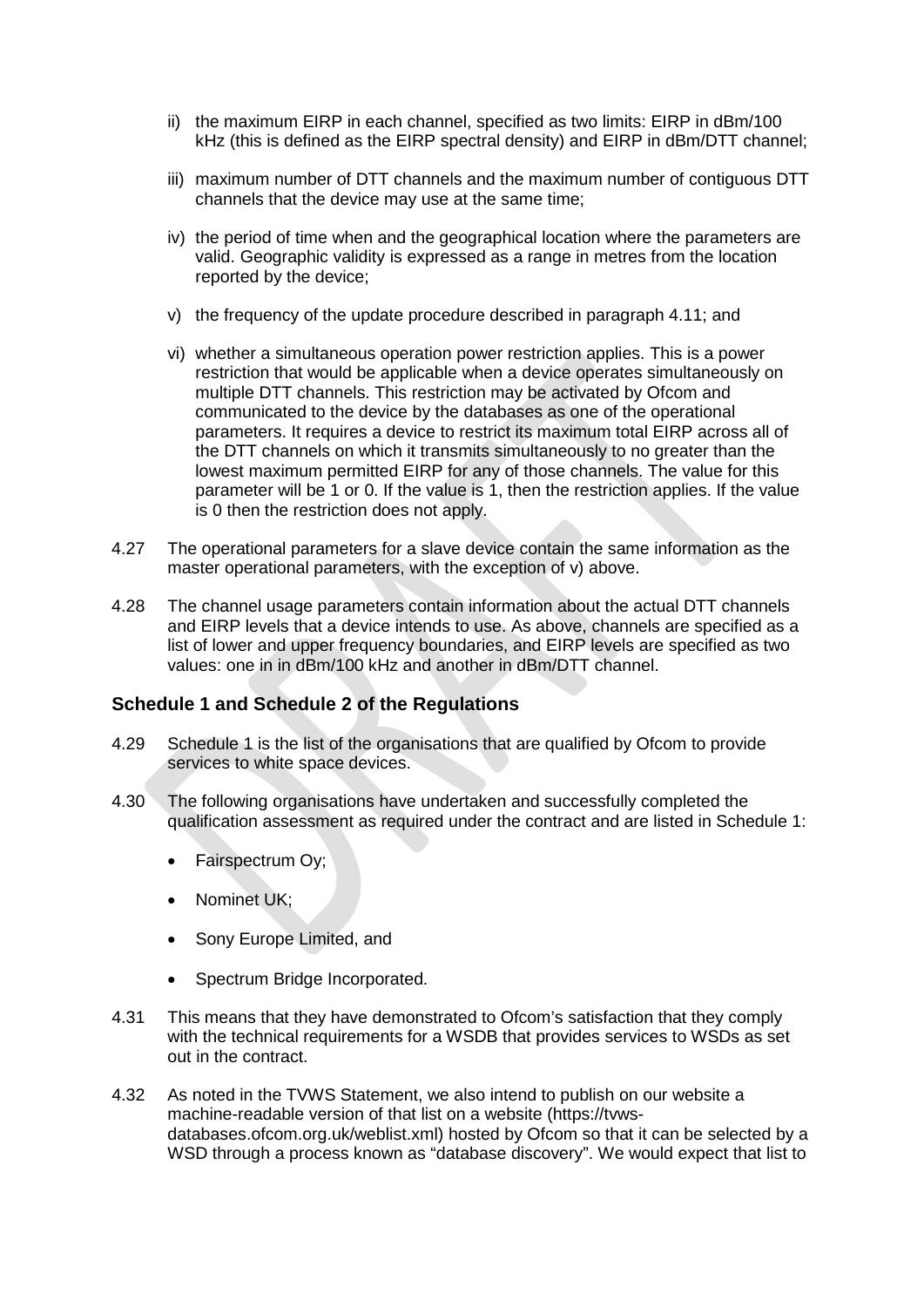include those database operators which have informed Ofcom that they are ready to start providing services to white space devices.

4.33 Schedule 2 is the list of DTT channels, and the upper and lower boundaries of each channel.